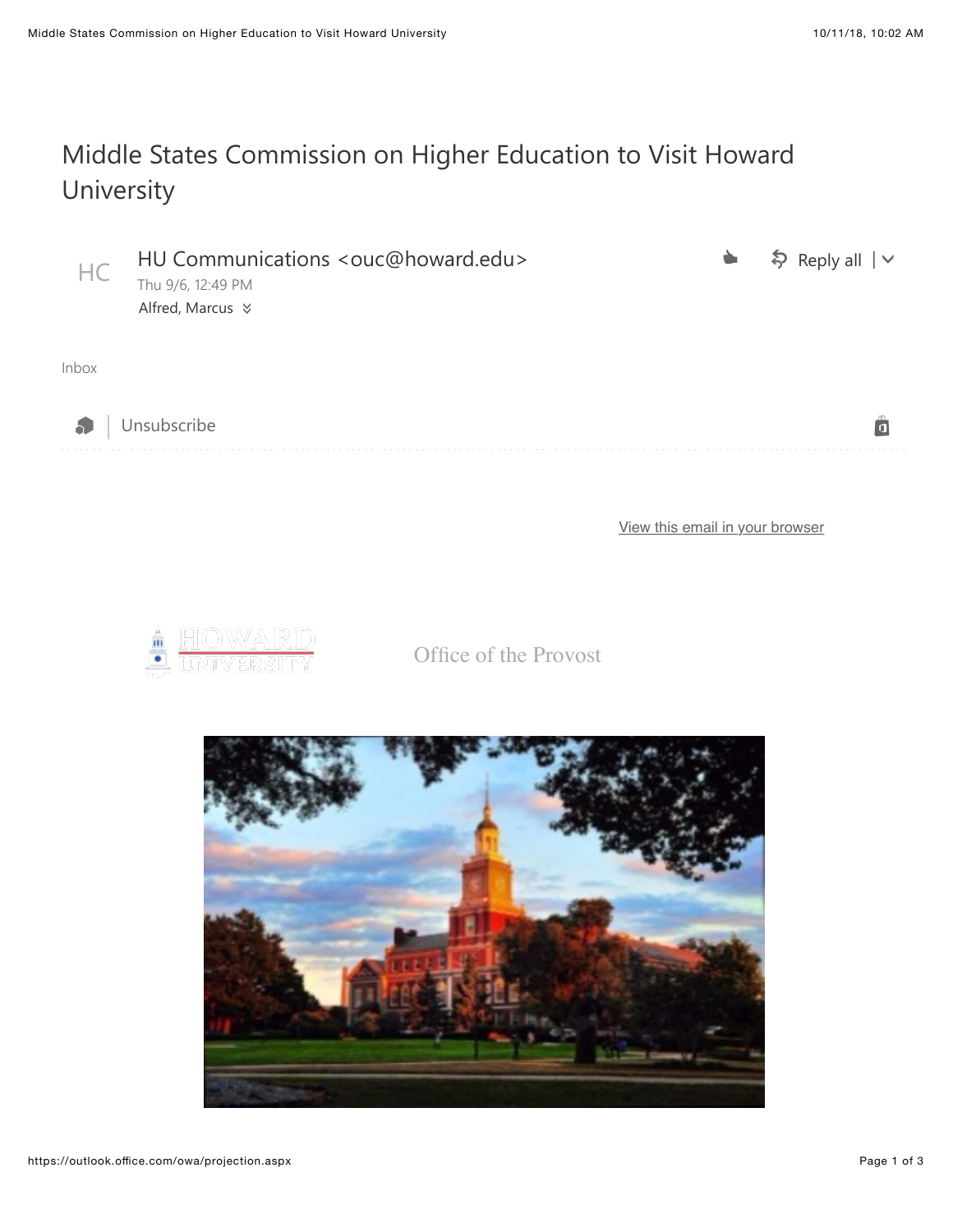September 6, 2018

Dear Howard University Community,

Howard University is fully accredited by the Middle States Commission on Higher [Education \(MSCHE\), a voluntary membership association of colleges and univers](https://howard.us3.list-manage.com/track/click?u=da96b3e11d604fc7332653c0e&id=930bde8197&e=0058eb68db)ities located in the mid-Atlantic region. Every ten years, each institution in MSCHE's jurisdiction undergoes a re-accreditation process. This involves the development of an institutional self-study, a visit to the campus by representatives from other institutions who have reviewed our self-study, and a determination regarding continued accreditation at the end of the process. As an institution, we have started the self-study process, in preparation for an MSCHE site visit in 2019-2020.

Dr. Rubin Patterson, Chairman of the Department of Sociology & Criminology, has been selected to Chair the Self-Study process, and will oversee various working groups composed of faculty, student, staff, and alumni representatives from each of our 13 Schools and Colleges.

An additional key aspect of this process, is a visit from our Middle States Liaison, Dr. Ellie Fogarty, Vice President for Institutional Field Relations, which will take place tomorrow, September 7, 2018. Dr. Fogarty will meet with various faculty, staff, students, and administrators, culminating in an open session for faculty, staff, and students from 1 – 2:30 p.m. in the School of Business 2<sup>nd</sup> Floor Auditorium. During this forum, Dr. Fogarty will explain the accreditation process, discuss the role of faculty, staff and students, as well as answer any questions that you may have.

We encourage the Howard University community to participate in this open forum, and learn more about the MSCHE accreditation process. Additional details regarding the selfstudy process, working groups, and other key information will be provided shortly.

Excellence In Truth and Service,